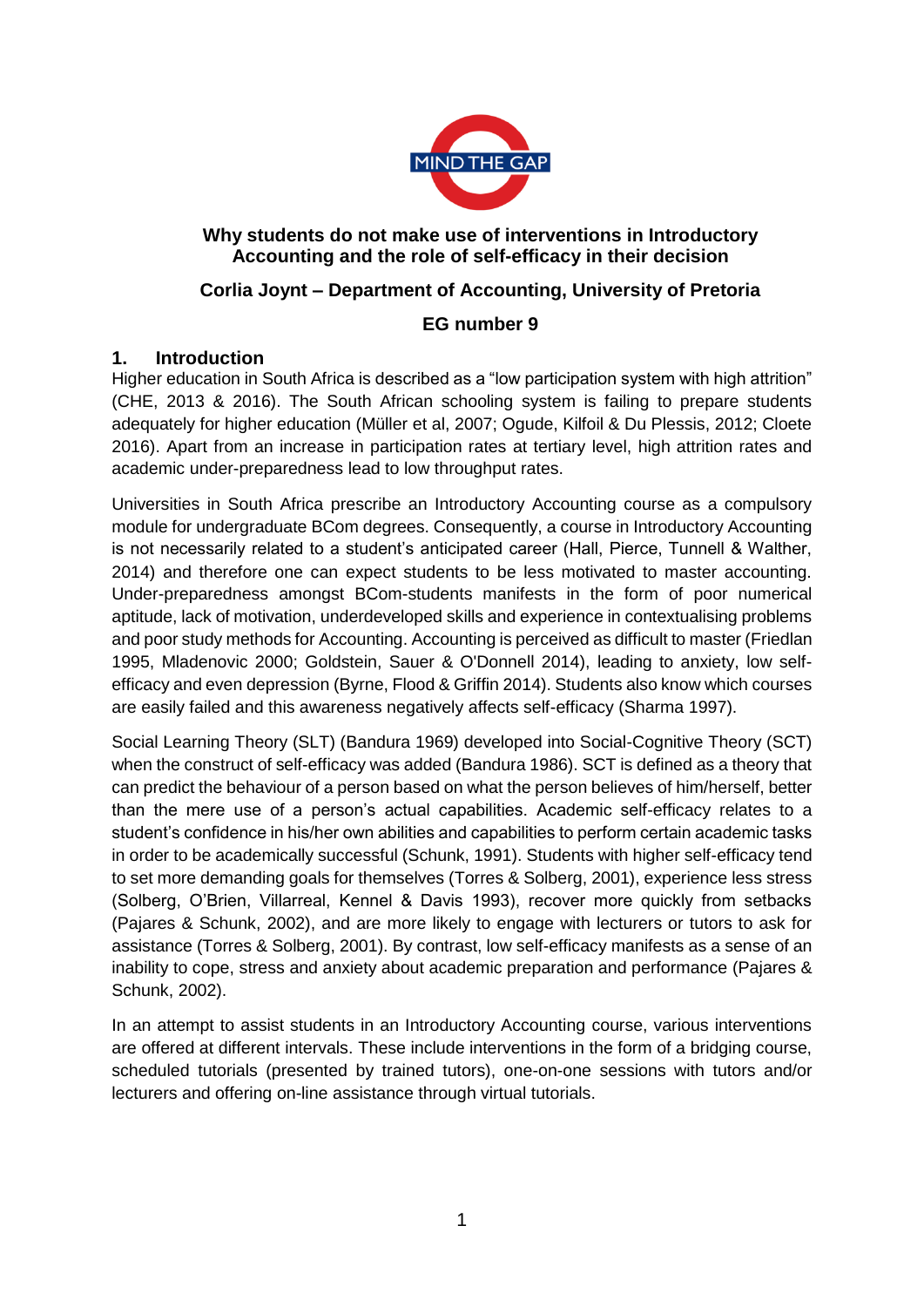#### **2. Problem statement and aim of this project**

Interventions remain poorly utilised. The aim of this project is to explore the reasons why students do not make use of interventions to increase their academic performance in an Introductory Accounting course and the role of self-efficacy in their decision.

The results of this investigation will be of practical importance to universities and policymakers, who will be interested in methods to increase student success and throughput. This will also increase our understanding of barriers to participation at university level and optimise the application of resources.

Interventions aim to address anticipated or reported academic needs and at the heart of academic intervention lies the expectancy of a positive association with academic performance. Any intervention should be subject to evaluation against the goals set at the onset of the intervention. Weiss (1972:114-115) contends that evaluation reports (reporting on the achievement or not of goals of the intervention) serve as an indicator of the feasibility and acceptability of the intervention. However, since this course is a voluntary course, students choose to attend or are perhaps persuaded to attend by significant others such as their parents. Understanding why they choose not to attend, if they meet the requirements, will increase our understanding of barriers to interventions.

#### **3. Literature review and methodology**

Although the non-attendance of interventions has not received attention in Accounting education, there is a more general literature on the reasons for the non-attendance of classes. This is the literature that was consulted for this study.

Reasons for non-attendance of classes include the effect of part-time work on studies (Stern & Nakata, 1991); poor time management skills, timing of classes and illness (Paisey & Paisey, 2004); prior academic achievement and levels of motivation (Fryer, Ginns, Howarth, Anderson, & Ozono, 2018); cultural differences and ethnicity (Schmulian & Coetzee, 2011).

Interventions are attempts to make a difference after the need for change has been identified (Carkhuff, 1983). This expectation is grounded in theory of change that provides the course of action needed to effect the change (Taplin, Clark, Collings and Colby, 2013).

A lived experience (phenomenology) was sought and therefore a qualitative design using semi-structured interviews was applied. This study was conducted following the interpretivist approach that means the researcher aims to see the world through the eyes of the participant.

An invitation was extended to 1 560 first-year Introductory Accounting students. The first five candidates who responded were invited for interviews. Interviews were conducted and transcribed. A thematic analysis followed. To ensure that students understood the constructs, an introductory discussion was facilitated to explain the meaning of intervention and academic self-efficacy. To determine the student's level of self-efficacy, questions from Byrne and Flood's (2014) article were included during the interview.

During the interviews, questions revolved around the main research questions: why does a student not attend or make use of interventions? What is the role of self-efficacy in their decision?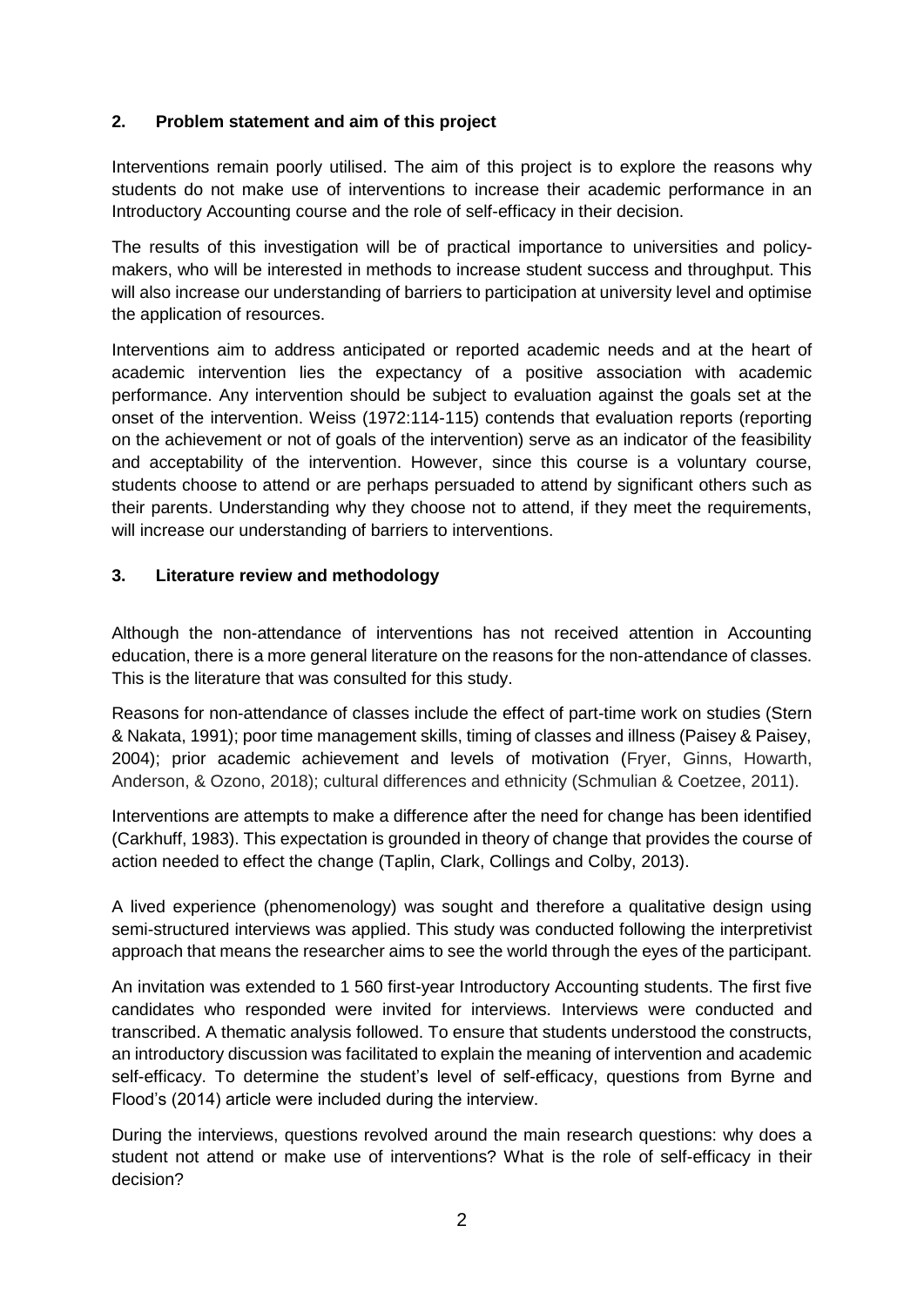#### **4. Outcomes**

Table 1 contains demographic information as well as academic information per participant.

|   | Degree                              | Gender | Race    | English   | Acc at    |
|---|-------------------------------------|--------|---------|-----------|-----------|
|   |                                     |        |         | home      | school?   |
|   |                                     |        |         | language? |           |
| A | <b>BCom HR</b>                      | Female | White   | <b>No</b> | No        |
| B | <b>BCom Marketing Management</b>    | Female | White   | <b>No</b> | <b>No</b> |
| C | <b>BCom Economic and Management</b> | Female | African | Yes       | <b>No</b> |
|   | <b>Sciences</b>                     |        |         |           |           |
| D | <b>BCom Informatics</b>             | Female | African | <b>No</b> | Yes       |
|   |                                     |        |         |           | (77%)     |
| Е | <b>BConsumer Sciences: Food and</b> | Male   | Indian  | Yes       | No        |
|   | retail management                   |        |         |           |           |

**Table 1 Demographic and academic information per participant**

Five themes were identified as reasons for non-attendance. These reasons were:

 Language: the (perceived) inability to speak English fluently was cited as the most significant reason for not asking for assistance. Consequently, students feel unable to articulate exactly what they are struggling with. This was the case for all participants except students who had English as a home language. One of the students said: "*A lot of black students aren't very confident in their English and wouldn't seek help as they don't want to be judged.*"

However, not only black students feel this way. A white, Afrikaans student made the following comment: "…*my English is not that well, so sometimes I want to ask a question in class… and I think most of the other students - if I can talk for them - definitely feel more so.*"

● Resource constraints: no time during the day to attend tutorials or consulting hours. Money was a constraint for students who needed to pay for the bridging course that is presented before lectures commenced.

This was one of the reactions to the following question:

*Researcher: You decided not to attend the bridging course. Why not? Participant: I think you had to pay for it, right? Ok, so now I am funded by NSFAS at the moment. I did not have the extra money anywhere to give me the means to participate*.

Student attitude: procrastination, carelessness or thinking that attending an intervention is not needed.

*"I think people that do not seek for help, do not care as much about their studies. I think mainly it is because people don't care that they don't seek help. I think they might also procrastinate… I think to myself that I will ask this in class the next day (but I don't)."* Another participant reflected on her peers' non-attendance as follows:

*"They probably think that they know everything that they need to know and that just passing for them is OK (sic) unless they did accounting then they understand everything but if they didn't… I don't know… they might not expect as much of themselves. They just want a pass."*

Feeling intimidated: uncertainty of being a first-year; unfamiliarity with surroundings; feeling over-whelmed by big lecture groups.

*Participant: "…schools, they help us a lot more, like they spoon feed us, like they make stuff easier for us to feel that we can really do this. At university, it is not like that. You get*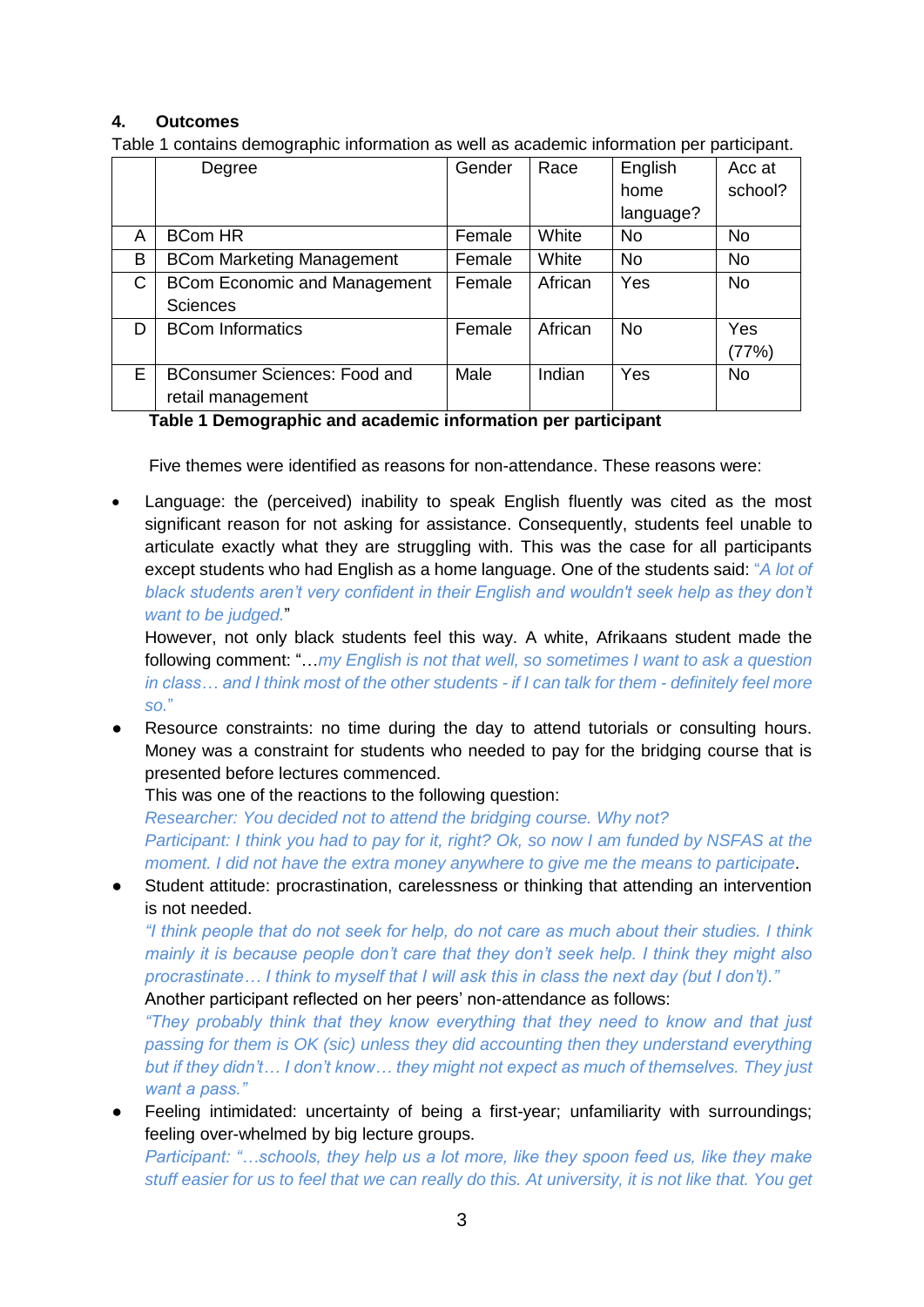*the marks you work for and what you deserve, so schools make it a lot easier for you to be more confident. And you don't feel so (sic) intimated almost as at university." Researcher: "What is it at university that makes one feel intimidated?" Participant: "The big classes."*

Experiencing the lecturers and tutors as unapproachable. This is an excerpt of one of the participants who alluded to the perceived distance between teaching staff and students: "*I don't know, sometimes when you struggle with something, you can't seek help. Not because you don't want to, because you don't know how to articulate the problem. Like how to say this is a specific problem that I have. Because you know how like lecturers will say like don't just come and say I have a problem with everything so like that you need to pinpoint what you are struggling with. This can be difficult especially if you know nothing about whether it is Accounting*."

The role of self-efficacy in their decisions to attend interventions is summarised as follows:

- Students with higher self-efficacy are more inclined to seek assistance.
- The school attended by the student contributed to the current view of the student of his/her own abilities (self-efficacy).
- Significant others (e.g. parents or teachers) contribute significantly to self-efficacy.
- Students with higher self-efficacy use their academic performance to inform their decisions to seek assistance. Poor academic performance in isolated instances did not decrease these students' self-efficacy. Instead, it motivated all the participants to ask for assistance. However, they have reported that a number of their fellow students (who were identified by the participants as having lower self-efficacy levels) just gave up on their academic performance in Accounting. These students did not consider seeking assistance and started to believe that '…they do not have what it takes to do Accounting' (Response by a participant).

#### **5. Conclusion**

This study aimed to investigate reasons for the non-attendance of interventions. All participants mentioned language as a barrier. Based on the findings it is recommended that an environment is created where students can ask questions anonymously (or at least quasianonymously). This environment will contribute to learning by eliminating the fear of perceived judgement by their peers. This environment can take the form of a virtual class (e.g. using BlackBoard collaborate), having discussion boards on the Learning Management System or inviting students to e-mail their questions.

The fact that students - with higher levels of self-efficacy - find it easier to seek assistance was expected and confirms prior research (Torres & Solberg, 2001). However, even though the participants were identified as having high self-efficacy, they have mentioned that it is challenging to ask for assistance. If students with high self-efficacy reported that seeking help was a challenge, then one can only imagine how students with low self-efficacy will struggle to seek assistance. Self-efficacy is increased in various ways, of which relevant, encouraging feedback is one. Therefore, lecturers can send messages of encouragement to students who have performed well or students who have shown improvement from one assessment to another.

Another reason for non-attendance of interventions was the perceived distance between teaching staff and students. Although senior students are appointed as tutors at the university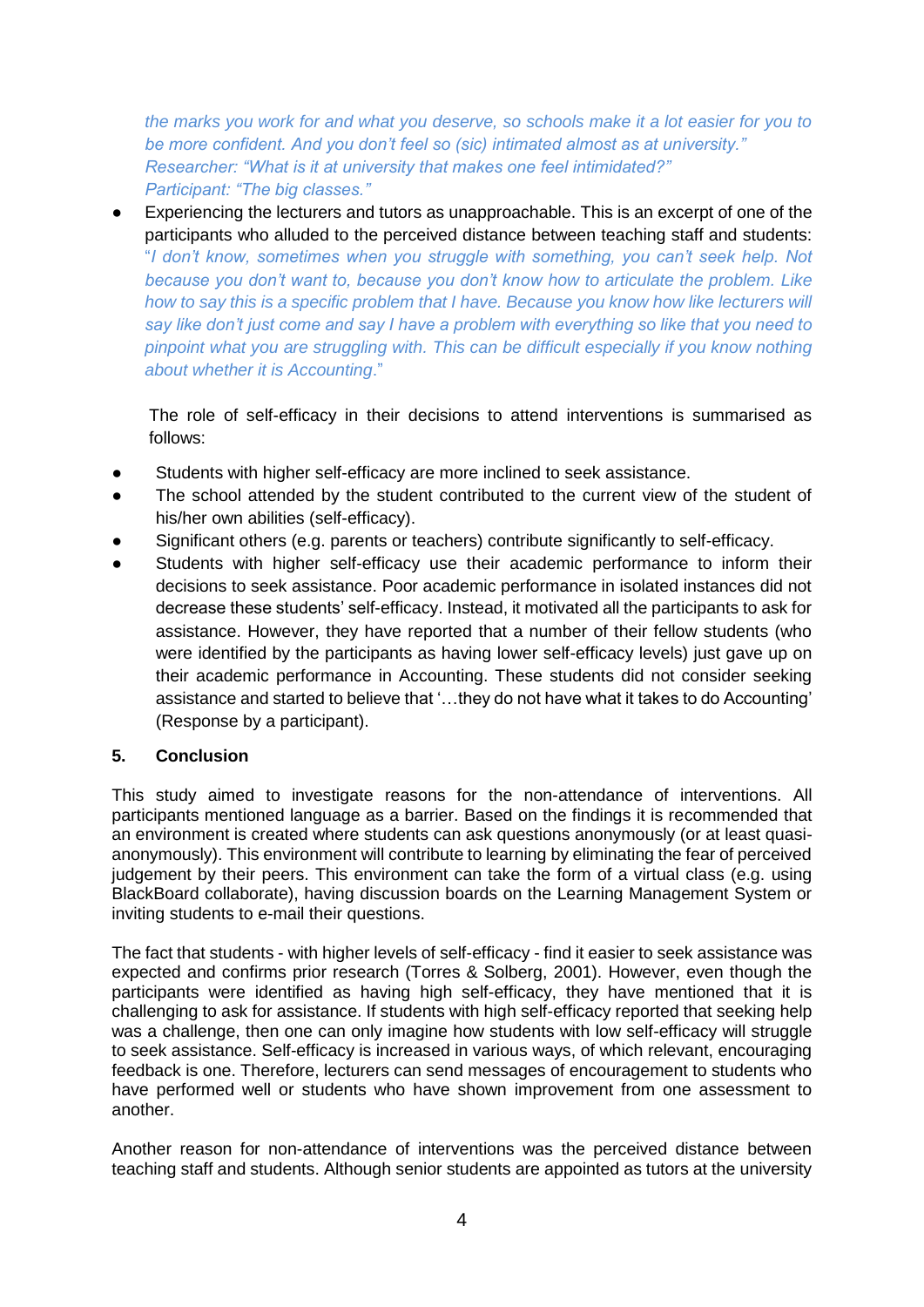in question, participants experienced a distance between themselves and the tutors, although not as much as the distance between students and lecturers.

It is suggested that the current research project is expanded to include students with low selfefficacy. This will enable researchers to get a deeper understanding of students who are perceived to benefit from interventions.

#### **6. References**

- Abhayawansa, S. & Fonseca, L., 2010. Conceptions of Learning and Approaches to Learning—A Phenomenographic Study of a Group of Overseas Accounting Students from Sri Lanka. *Accounting Education*, 19(5), pp.527–550.
- Braun, K.W. & Sellers, R. 2012. Using a "daily motivational quiz" to increase student preparation, attendance, and participation. *Issues in Accounting Education*, 27(1), pp.267–279.
- Brock, T., 2010. Young adults and higher education: Barriers and breakthrouhgs to success. *The Future of Children*, 20(1), pp.109–132.
- Carkhuff, R.R., 1983. *IPS, Interpersonal Skills and Human Productivity*. Human Resource Development Press.
- Cloete, N. 2016. For sustainable funding and fees, the undergraduate system in South Africa must be restructured. *South African Journal of Science. Academy of Science of South Africa*, 112(3/4):1–5. doi: 10.17159/sajs.2016/a0146
- Council on Higher Education, 2013. *A proposal for undergraduate curriculum reform in South Africa: The case for a flexible curriculum structure*. Available at http://www.che.ac.za/media\_and\_publications/research/proposal-undergraduatecurriculum-reform-south-africa-case-flexible
- Council on Higher Education. 2016. *Vitalstats: Public Higher Education*, 2015. Available at http://www.che.ac.za/media\_and\_publications/monitoring-and-evaluation/vitalstatspublic-higher-education-2015
- Domina, T., 2009. What Works in College Outreach: Assessing Targeted and Schoolwide Interventions for Disadvantaged Students. *Educational Evaluation and Policy Analysis*, 31(2), pp.127–152.
- Dull, R.B., Schleifer, L.L.F. & McMillan, J.J., 2015. Achievement goal theory: The relationship of accounting students' goal orientations with self-efficacy, anxiety, and achievement. *Accounting Education*, 24(2), pp.152–174.
- Hall, T.W., Pierce, B.J., Tunnell, P.L. and Walther, L.M., 2014. Heterogeneous student perceptions of accounting course importance and their implications for SET reporting and use. *Journal of Accounting Education*, *32*(1), pp.1-15.
- Fryer, L.K., Ginns, P., Howarth, M., Anderson, C. and Ozono, S., 2018. Individual differences and course attendance: why do students skip class?. *Educational Psychology*, *38*(4), pp.470-486.
- Jackson, M., 2014. Accounting "Boot Camp." *Journal of Accounting Education*, 32(1), pp.88– 97.
- Jones, J.P. & Fields, K.T. 2001. The Role of Supplemental Instruction in the First Accounting Course. *Issues in Accounting Education*, 16(4), pp.531–547.
- Kottasz, R., 2005. Reasons for student non-attendance at lectures and tutorials: an analysis. *Investigations in university teaching and learning*, *2*(2), pp.5-16.